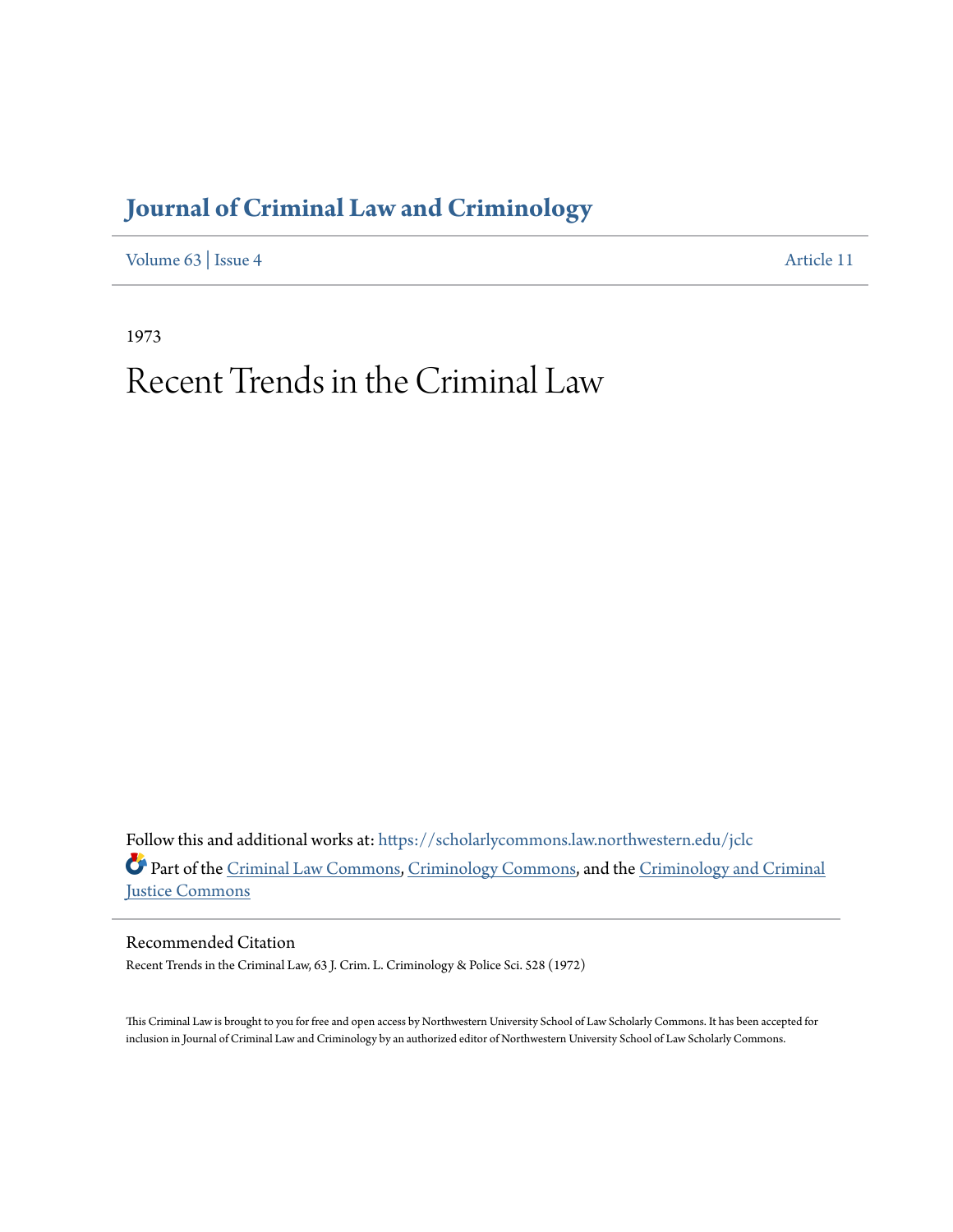verified by discovery of the gun, it could be argued that the arrest meets the degree of informer credibility needed for establishing probable cause. Chief Justice Burger, writing for the Court in *United States v. Harris,2 s* stated:

[Tihe inquiry is, as it always must be in determining probable cause, whether the informant's *present* information is truthful or reliable...<sup>29</sup>

The informant in *Adams* had given the officer two present facts concerning Williams;<sup>30</sup> the first proved true and thereb) established probable cause for believing that the second was correct.<sup>3</sup>

**-** 403 U.S. 573 (1971). *" Id.* at 582.

**10** One, that Williams had a pistol in his waistband and two, that he possessed narcotics. 407 U.S. at 145.

*3 Cf.* Draper v. United States, 358 U.S. **307** (1959). An informant told police that a man would get off a

Therefore, Marshall's argument that, even **if** the stop and frisk were legal there was no probable cause, does not seem justified.

*Adams v. Williams* has extended stop and frisk **by** holding that an informant who has previously given unsubstantiated information, may, under certain circumstances, provide sufficient information to legitimize a stop and frisk. It is, therefore, necessary that the courts carefully scrutinize stop and frisk cases, to insure that the stop and frisk was properly motivated.

train at a certain time, carrying heroin. The informant provided police with a detailed description of the suspect. The police observed a man meeting the precise description at the specified time, and arrested him. The Court held that the informant's information, which had been corroborated before the arrest, constituted reasonable grounds to believe that the suspect did possess heroin.

## **RECENT TRENDS IN THE CRIMINAL LAW**

### **DURHAM RULE DISCARDED**

The United States Court of Appeals for the District of Columbia unanimously discarded the *Durham* rule<sup>1</sup> for the definition of mental responsibility in criminal cases and adopted in its place the standard of the American Law Institute's Model Penal Code. In *United States v. Brawner,* **-** F.2d **-** (D. C. Cir. 1972), the court reversed a murder conviction that was decided under the *Durham* rule and remanded the case to the trial court to consider whether the defendant should be retried under the ALI test. The District of Columbia Circuit, which promulgated the *Durham* rule, thus joined the other federal courts of appeals in adopting the ALI test.

The *Durham* rule absolved defendants of responsibility for any crime "committed as a product of a mental defect or disease." 2 The court felt that the Durham rule had not worked because of the opportunity it gave expert witnesses to influence the jury. Section 4.01 of the Model Penal Code states:

(1) A person is not responsible for criminal conduct if at the time of such conduct as a result of mental disease or defect he lacks substantial capacity either to appreciate the criminality of

*See* Durham v. United States, 214 F.2d 862 (D C. Cir. 1954). *2Id.* at 875.

his conduct or to conform his conduct to the requirements of the law.

(2) The terms "mental disease or defect" do not include an abnormality manifested only **by** repeated criminal or otherwise antisocial conduct.

The second paragraph excludes a defense for the psychopathic personality.

Judge Leventhal, writing for the court, stated that experts will be permitted to testify as to the existence of mental disease and will be requested to present the reasons for their conclusions. The court expressly retained the definition adopted in *McDomald v. United States'* that a mental disease or defect is any abnormal condition of the mind which substantially affects mental or emotional processes and substantially affects behavior controls. The *Brawner* opinion also includes jury instructions which incorporate the ALI test.

The court rejected alternative proposals advanced in amici curiae briefs by the American Psychiatric Association, the American Civil Liberties Union, the National District Attorneys Association, and the National Legal Aid and Defenders Associates. Among the suggestions considered and discarded was the possibility that the insanity defense be abolished altogether.

Chief Judge Bazelon, author of the *Durham* opinion, concurred in the result, although he felt

**3** 312 F.2d 847 (D.C. Cir. 1962).